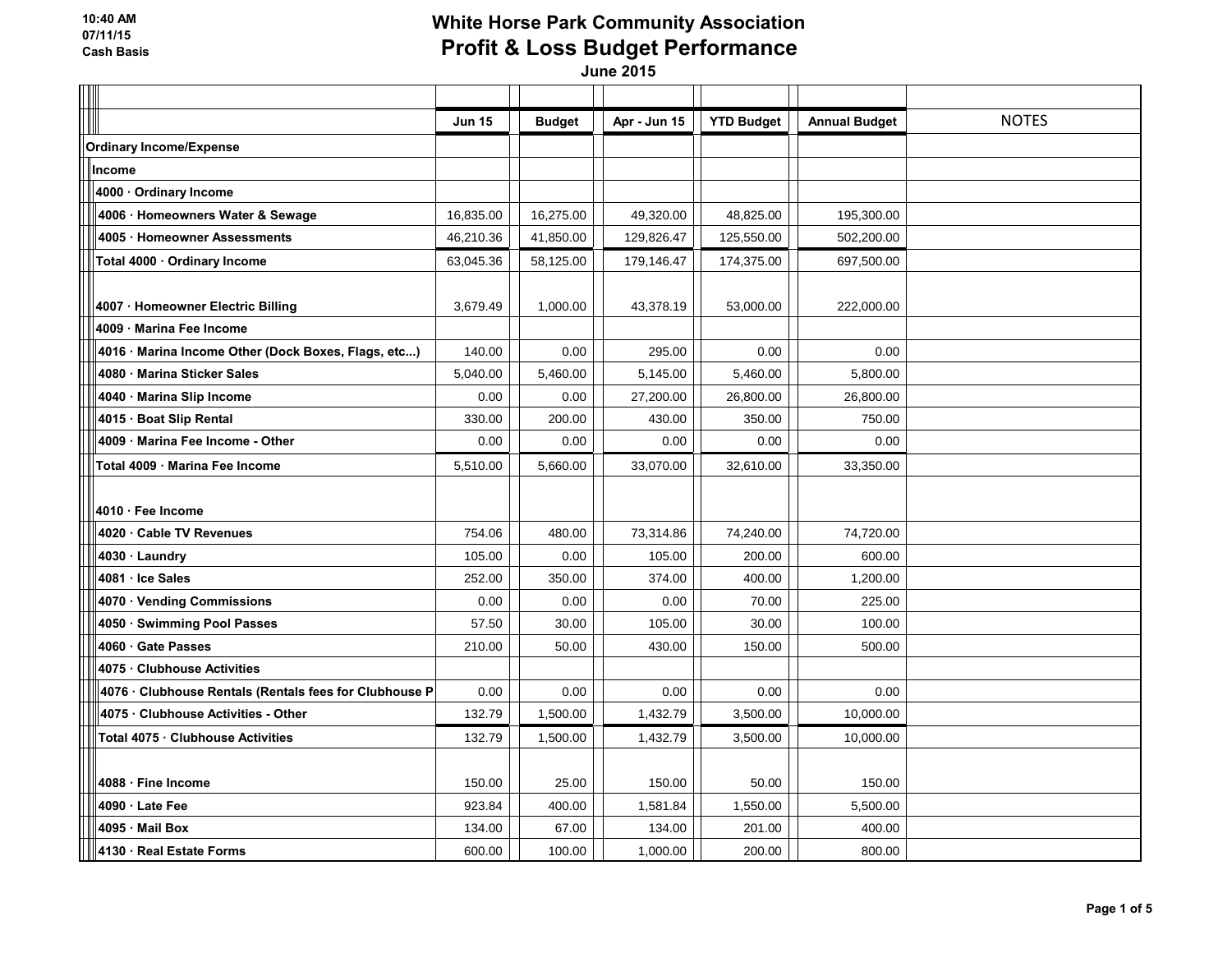| $\overline{\phantom{0}}$         |               |               |              |                   |                      |              |
|----------------------------------|---------------|---------------|--------------|-------------------|----------------------|--------------|
|                                  | <b>Jun 15</b> | <b>Budget</b> | Apr - Jun 15 | <b>YTD Budget</b> | <b>Annual Budget</b> | <b>NOTES</b> |
| 4010 · Fee Income - Other        | 541.01        | 0.00          | 1,240.53     | 0.00              | 0.00                 |              |
| Total 4010 · Fee Income          | 3,860.20      | 3,002.00      | 79,868.02    | 80,591.00         | 94,195.00            |              |
|                                  |               |               |              |                   |                      |              |
| 4097 · Interest Income           |               |               |              |                   |                      |              |
| 4098 Interest Bank of OC         | 78.91         | 60.00         | 294.20       | 180.00            | 750.00               |              |
| 4099 · Interest CDs              | 74.17         | 25.00         | 219.95       | 75.00             | 275.00               |              |
| 4097 · Interest Income - Other   | 5.93          | 10.00         | 18.24        | 40.00             | 150.00               |              |
| Total 4097 · Interest Income     | 159.01        | 95.00         | 532.39       | 295.00            | 1,175.00             |              |
|                                  |               |               |              |                   |                      |              |
| 4065 · Miscellaneous Receipts    | 0.00          | 40.00         | 314.24       | 100.00            | 400.00               |              |
| <b>Total Income</b>              | 76,254.06     | 67,922.00     | 336,309.31   | 340,971.00        | 1,048,620.00         |              |
|                                  |               |               |              |                   |                      |              |
| <b>Gross Profit</b>              | 76,254.06     | 67,922.00     | 336,309.31   | 340,971.00        | 1,048,620.00         |              |
|                                  |               |               |              |                   |                      |              |
| <b>Expense</b>                   |               |               |              |                   |                      |              |
| 6169 · Equipment Expense         |               |               |              |                   |                      |              |
| 6172 Equipment Purchase          | 0.00          | 0.00          | 592.90       | 81.12             | 2,500.00             |              |
| 6330 Equipment Repairs           | 0.00          | 309.40        | 211.83       | 837.18            | 2,000.00             |              |
| 6171 · Equipment Gas             | 0.00          | 20.00         | 100.88       | 106.31            | 400.00               |              |
| 6170 · Equipment Rental          | 0.00          | 100.00        | 111.36       | 400.00            | 1,300.00             |              |
| 6169 · Equipment Expense - Other | 0.00          | 0.00          | 0.00         | 0.00              | 0.00                 |              |
| Total 6169 · Equipment Expense   | 0.00          | 429.40        | 1,016.97     | 1,424.61          | 6,200.00             |              |
|                                  |               |               |              |                   |                      |              |
| 6000 Operations                  |               |               |              |                   |                      |              |
| 6320 Computer Repairs            | 0.00          | 25.00         | 0.00         | 245.52            | 500.00               |              |
| 6230 · Licenses and Permits      | 0.00          | 100.00        | 419.00       | 100.00            | 350.00               |              |
| 6260 · Printing and Reproduction | 1,278.82      | 400.00        | 1,910.72     | 750.00            | 3,000.00             |              |
| 6160 · Dues and Subscriptions    | 99.99         | 0.00          | 625.92       | 0.00              | 200.00               |              |
| 6350 · Drug and Alcohol Testing  | 0.00          | 50.00         | 0.00         | 150.00            | 500.00               |              |
| 6250 · Postage and Delivery      | 168.38        | 450.00        | 727.98       | 1,000.00          | 2,500.00             |              |
| 6340 · Telephone                 | 394.08        | 293.73        | 1,044.59     | 1,011.88          | 3,900.00             |              |
| 6105 · Advertising               | 0.00          | 0.00          | 0.00         | 30.00             | 200.00               |              |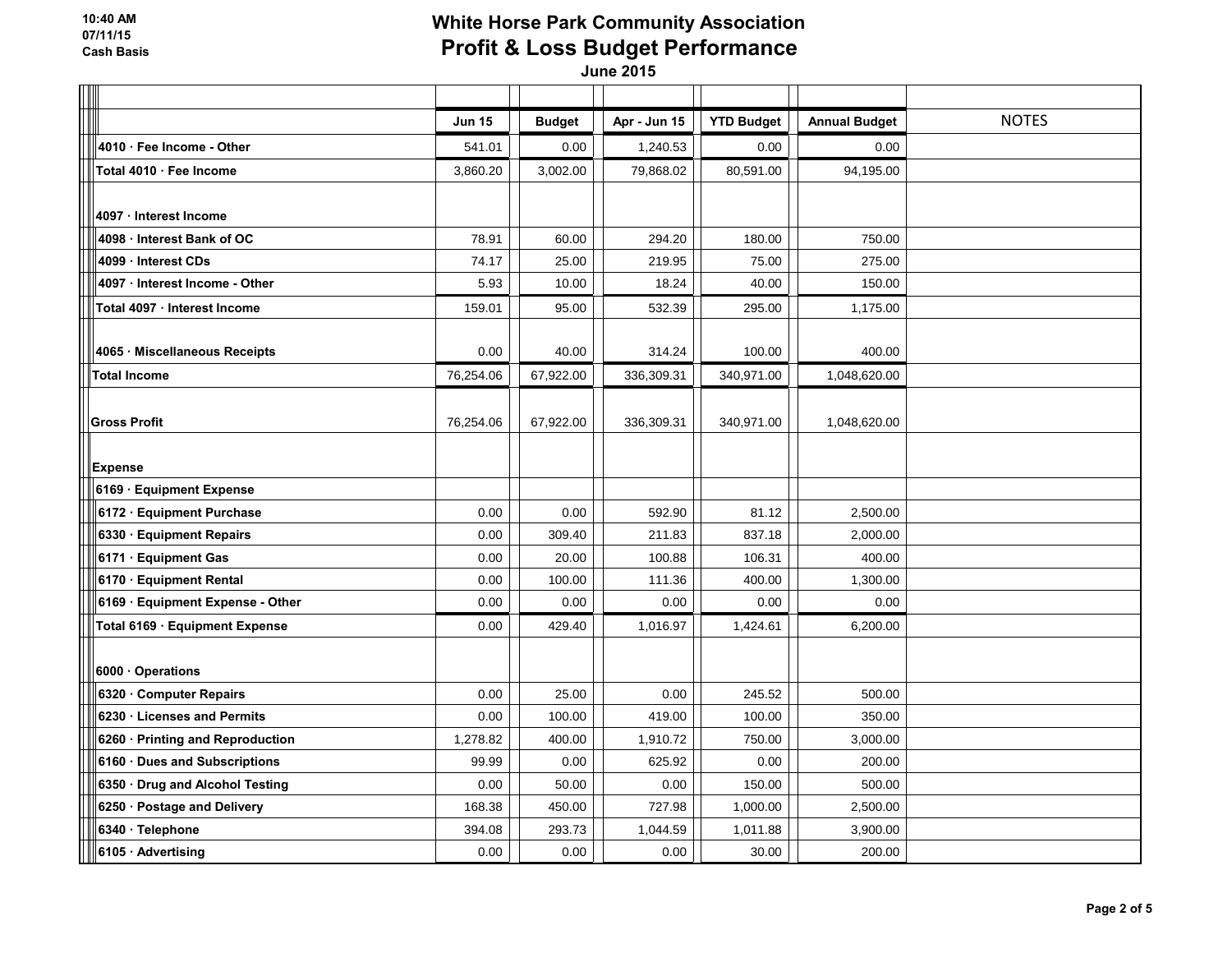**10:40 AM 07/11/15 Cash Basis**

# **White Horse Park Community Association Profit & Loss Budget Performance**

| $\Box$                           |               |               |              |                   |                      |              |
|----------------------------------|---------------|---------------|--------------|-------------------|----------------------|--------------|
|                                  | <b>Jun 15</b> | <b>Budget</b> | Apr - Jun 15 | <b>YTD Budget</b> | <b>Annual Budget</b> | <b>NOTES</b> |
| Total 6000 · Operations          | 1,941.27      | 1,318.73      | 4,728.21     | 3,287.40          | 11,150.00            |              |
|                                  |               |               |              |                   |                      |              |
| 6109 · Automobile Expenses       |               |               |              |                   |                      |              |
| 6111 Automobile Gas              | 402.90        | 350.00        | 909.70       | 1,150.00          | 4,000.00             |              |
| 6110 Repairs & Maintenance       | 0.00          | 300.00        | 43.82        | 300.00            | 600.00               |              |
| Total 6109 · Automobile Expenses | 402.90        | 650.00        | 953.52       | 1,450.00          | 4,600.00             |              |
|                                  |               |               |              |                   |                      |              |
| 6115 · Bad Debt                  | 5,779.72      | 50.00         | 5,379.72     | 150.00            | 500.00               |              |
| 6120 · Bank Service Charges      | 125.00        | 20.00         | 154.25       | 40.00             | 150.00               |              |
| 6192 · Interest Expense          | 215.57        | 200.00        | 1,132.12     | 600.00            | 2,500.00             |              |
| 6240 · Miscellaneous             | 0.00          | 125.00        | 450.30       | 375.00            | 1,500.00             |              |
| 6270 · Professional Fees         |               |               |              |                   |                      |              |
| 6280 · Legal Fees                | 0.00          | 0.00          | 400.00       | 1,000.00          | 2,000.00             |              |
| 6565 · Accounting                | 325.00        | 1,425.00      | 975.00       | 2,075.00          | 5,000.00             |              |
| 6270 - Professional Fees - Other | 0.00          | 0.00          | 0.00         | 0.00              | 0.00                 |              |
| Total 6270 · Professional Fees   | 325.00        | 1,425.00      | 1,375.00     | 3,075.00          | 7,000.00             |              |
|                                  |               |               |              |                   |                      |              |
| 6300 · Repairs                   |               |               |              |                   |                      |              |
| 6331 Boat Yard                   | 4.09          | 250.00        | 4.09         | 1,011.00          | 3,000.00             |              |
| 6326 Water and Sewer             | 5,983.60      | 1,000.00      | 6,463.60     | 3,000.00          | 11,000.00            |              |
| 6310 · Building Repairs          | 340.54        | 1,000.00      | 3,171.31     | 3,000.00          | 12,000.00            |              |
| 6315 Grounds - Repairs           | 1,410.77      | 500.00        | 5,655.93     | 1,500.00          | 6,000.00             |              |
| 6317 Electrical - Repairs        | 160.23        | 1,000.00      | 881.29       | 1,807.82          | 10,000.00            |              |
| 6325 · Pool repairs              | 0.00          | 2,600.00      | 0.00         | 3,680.00          | 8,600.00             |              |
| Total 6300 · Repairs             | 7,899.23      | 6,350.00      | 16,176.22    | 13,998.82         | 50,600.00            |              |
|                                  |               |               |              |                   |                      |              |
| 6359 Clubhouse                   |               |               |              |                   |                      |              |
| 6361 · Supplies                  | 0.00          | 419.70        | 27.19        | 672.44            | 2,000.00             |              |
| 6360 Clubhouse Activities        | 422.92        | 1,245.01      | 1,690.28     | 1,445.01          | 8,000.00             |              |
| Total 6359 · Clubhouse           | 422.92        | 1,664.71      | 1,717.47     | 2,117.45          | 10,000.00            |              |
|                                  |               |               |              |                   |                      |              |
| 6329 · Waterfront                |               |               |              |                   |                      |              |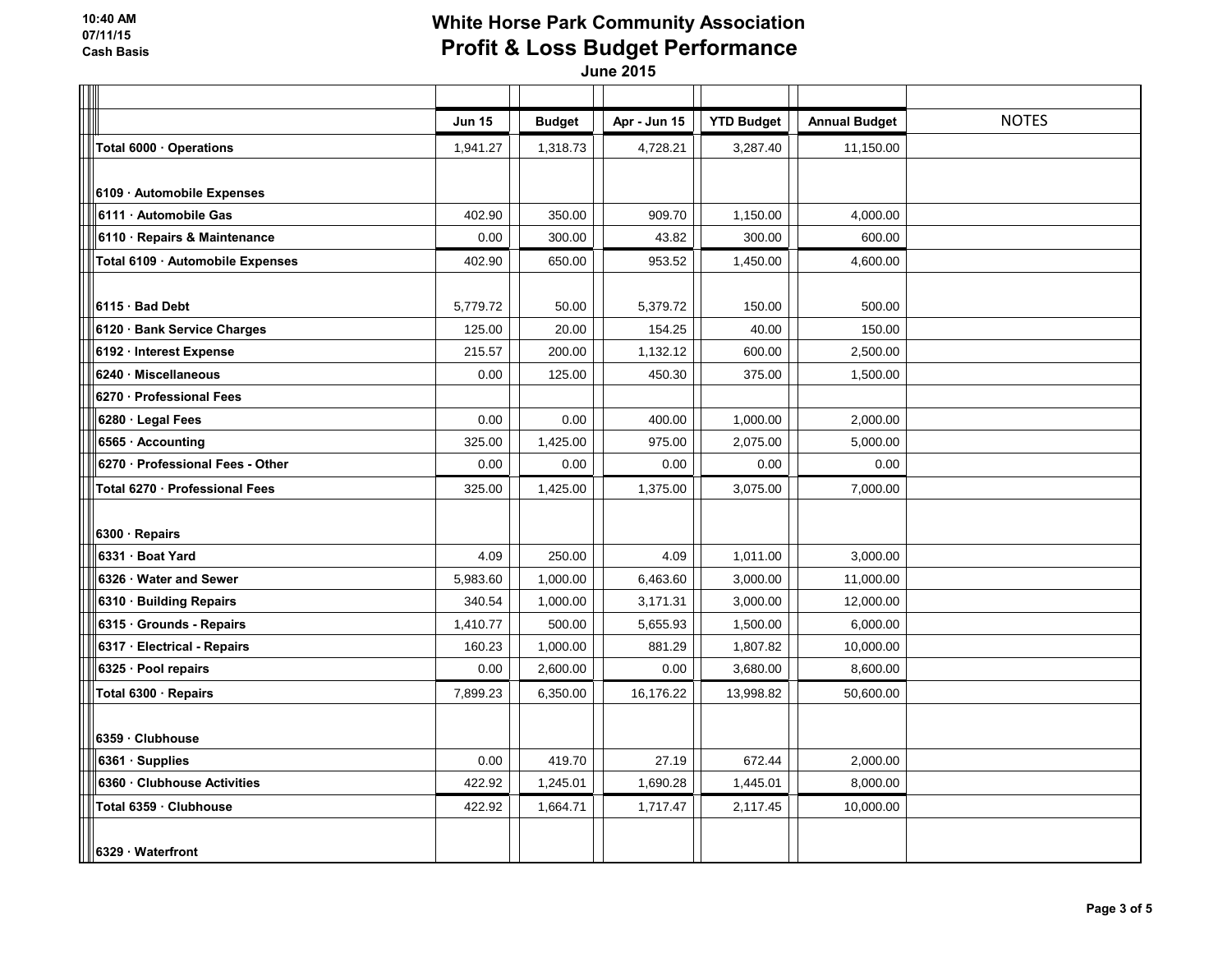| $\overline{\phantom{a}}$               |               |               |              |                   |                      |              |
|----------------------------------------|---------------|---------------|--------------|-------------------|----------------------|--------------|
|                                        | <b>Jun 15</b> | <b>Budget</b> | Apr - Jun 15 | <b>YTD Budget</b> | <b>Annual Budget</b> | <b>NOTES</b> |
| 6332 · Marina Repairs                  | 98.76         | 200.00        | 348.38       | 500.00            | 1,000.00             |              |
| 6333 Marina expenses                   | 174.56        | 200.00        | 1,506.56     | 500.00            | 1,000.00             |              |
| Total 6329 · Waterfront                | 273.32        | 400.00        | 1,854.94     | 1,000.00          | 2,000.00             |              |
|                                        |               |               |              |                   |                      |              |
| 6362 · Playground Expenses             | 2,572.85      | 500.00        | 3,894.97     | 1,500.00          | 3,000.00             |              |
| 6390 · Utilities                       |               |               |              |                   |                      |              |
| 6400 · Electric                        | 15,863.00     | 10,938.00     | 40,890.00    | 44,045.22         | 222,000.00           |              |
| 6405 · Propane                         | 258.33        | 175.83        | 328.49       | 733.15            | 4,000.00             |              |
| 6410 · Water & Sewage                  | 0.00          | 0.00          | 48,825.00    | 48,825.00         | 195,300.00           |              |
| 6420 Cable TV                          | 6,666.57      | 6,444.25      | 19,603.39    | 19,340.25         | 75,000.00            |              |
| Total 6390 · Utilities                 | 22,787.90     | 17,558.08     | 109,646.88   | 112,943.62        | 496,300.00           |              |
|                                        |               |               |              |                   |                      |              |
| $6429 \cdot$ Contracts                 |               |               |              |                   |                      |              |
| 6436 · Heating & Airconditioning Annua | 0.00          | 0.00          | 0.00         | 500.00            | 500.00               |              |
| 6431 · Alarm System                    | 93.05         | 125.00        | 186.10       | 375.00            | 1,500.00             |              |
| 6432 Ice                               | 135.00        | 76.50         | 135.00       | 210.30            | 800.00               |              |
| 6433 · Lawn Service                    | 6,702.00      | 9,300.00      | 25,302.00    | 20,925.00         | 61,500.00            |              |
| 6434 · Pool Management                 | 5,877.61      | 5,495.00      | 17,217.61    | 16,485.00         | 23,600.00            |              |
| 6435 · Security Service                | 6,821.10      | 6,779.76      | 23,339.91    | 22,823.82         | 86,000.00            |              |
| 6430 Trash Collection                  | 3,171.28      | 3,317.07      | 6,344.34     | 8,406.89          | 24,000.00            |              |
| Total 6429 · Contracts                 | 22,800.04     | 25,093.33     | 72,524.96    | 69,726.01         | 197,900.00           |              |
|                                        |               |               |              |                   |                      |              |
| 6560 · Payroll Expenses                |               |               |              |                   |                      |              |
| 6563 · Payroll Park Manger             | 1,672.50      | 1,500.00      | 5,242.50     | 4,500.00          | 18,000.00            |              |
| 6564 · Payroll Administrative          | 4,119.75      | 5,200.00      | 14,912.38    | 15,600.00         | 62,400.00            |              |
| 6561 · Payroll - Maintenance           | 3,477.50      | 3,833.34      | 11,729.25    | 11,500.02         | 46,000.00            |              |
| 6566 · Payroll - Seasonal              | 0.00          | 333.34        | 0.00         | 1,000.02          | 2,000.00             |              |
| 6567 · Payroll - Housekeeping          | 530.25        | 350.00        | 713.25       | 745.00            | 3,200.00             |              |
| 6568 · Payroll Expense Other           | 0.00          | 0.00          | 0.00         | 0.00              | 0.00                 |              |
| 6630 · Payroll Taxes                   | 749.69        | 995.94        | 2,493.69     | 2,863.41          | 11,000.00            |              |
| 6660 · Taxes - Unemployment            | 379.30        | 833.34        | 1,394.98     | 2,500.02          | 10,000.00            |              |
| 6560 · Payroll Expenses - Other        | 16.00         | 0.00          | 59.20        | 0.00              | 0.00                 |              |